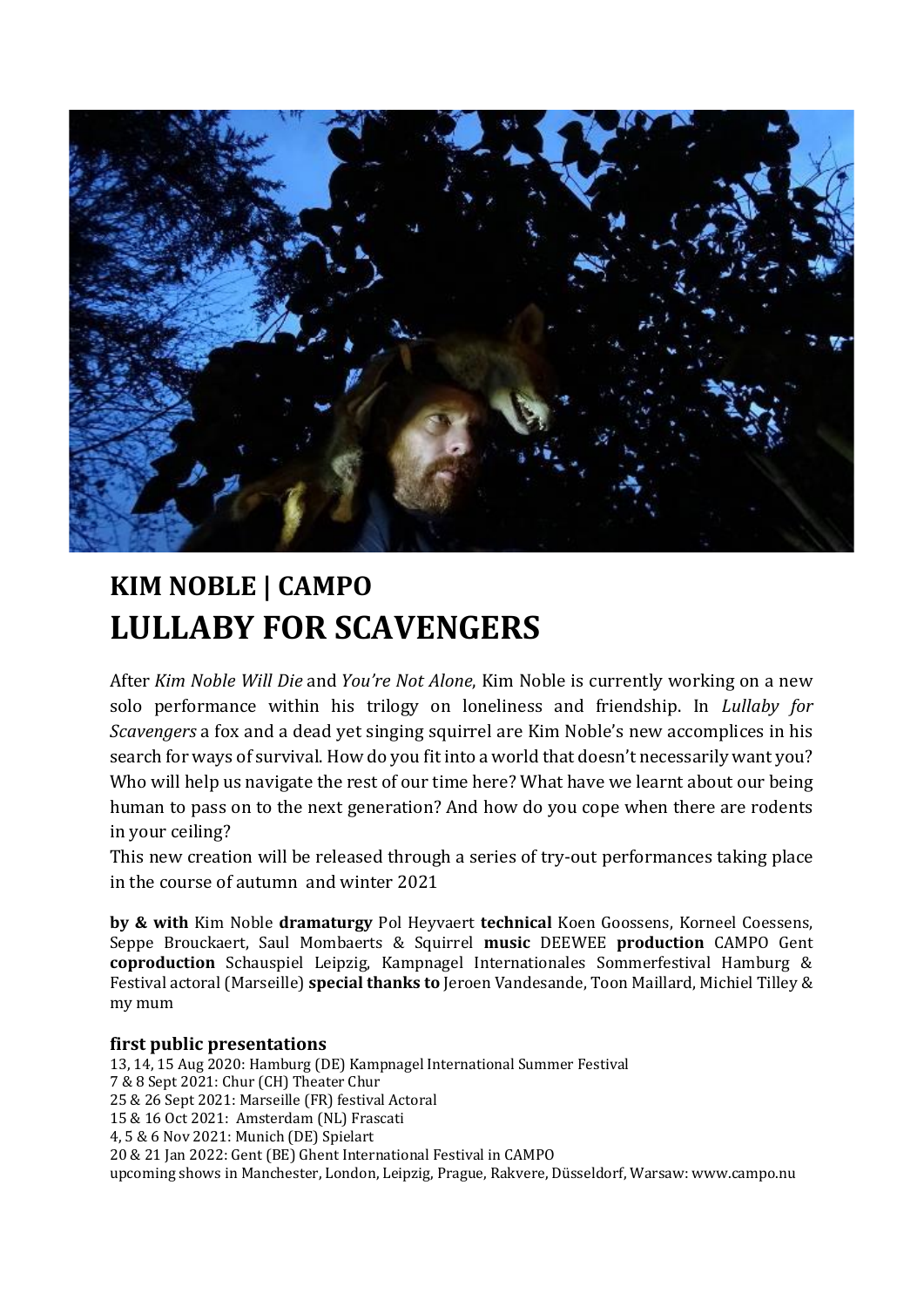

*"And although much of this unique human-animal-love-collage of small films and live performance may seem disturbing at first glance, there's a dreamily tender and completely serious utopia behind it: what if it does work after all, together?"* 



*taz.de, 17.08.2020*

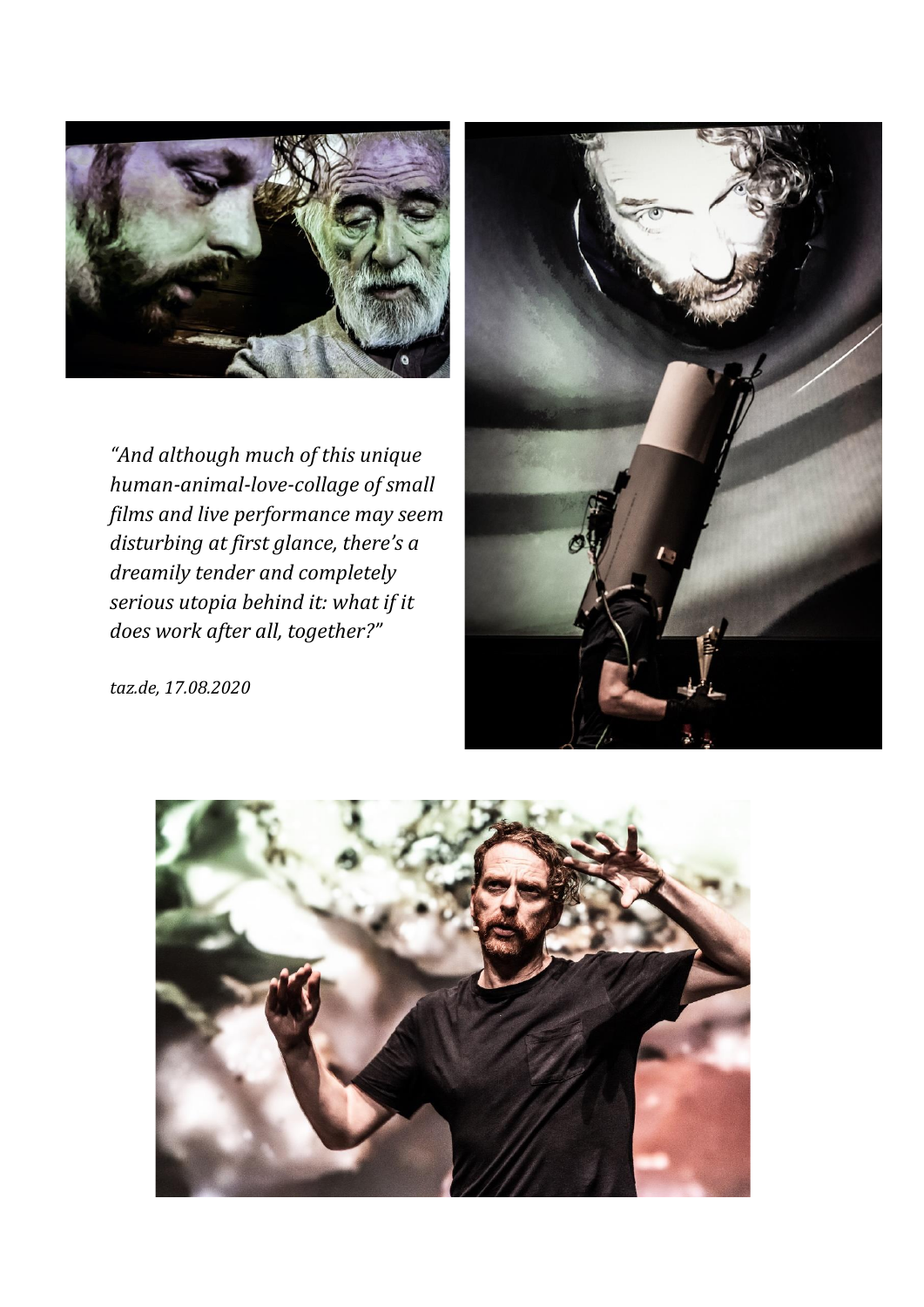## **Q&A with Kim Noble and Squirrel, from their show in Hamburg.**

Kim: Have you ever been to Hamburg?

Squirrel: No.

Kim: What are you most looking forward to about going to Hamburg?

Squirrel: I'm not looking forward to it at all.

Kim: Oh sorry to hear that... are you nervous about the show...

Squirrel: A bit. Do they have trees in Hamburg?

Kim: I don't know. Perhaps we should have included it in the technical rider...

Squirrel: What? You didn't ask for a tree for me.

Kim: No… I asked for a video switcher and a decent microphone and a big projector but that's about it.

Squirrel: You selfish wanker.

**Kim Noble** is a professional cleaner and Performance Artist. He is based in London. He charges 10 Euro/hour for his cleaning services. If you'd like to book him to clean your toilet, whilst he is in Hamburg then email him on **Kim\_noble@hotmail.com.** 

**Squirrel** is a Squirrel Based in London. She is a grey Squirrel.